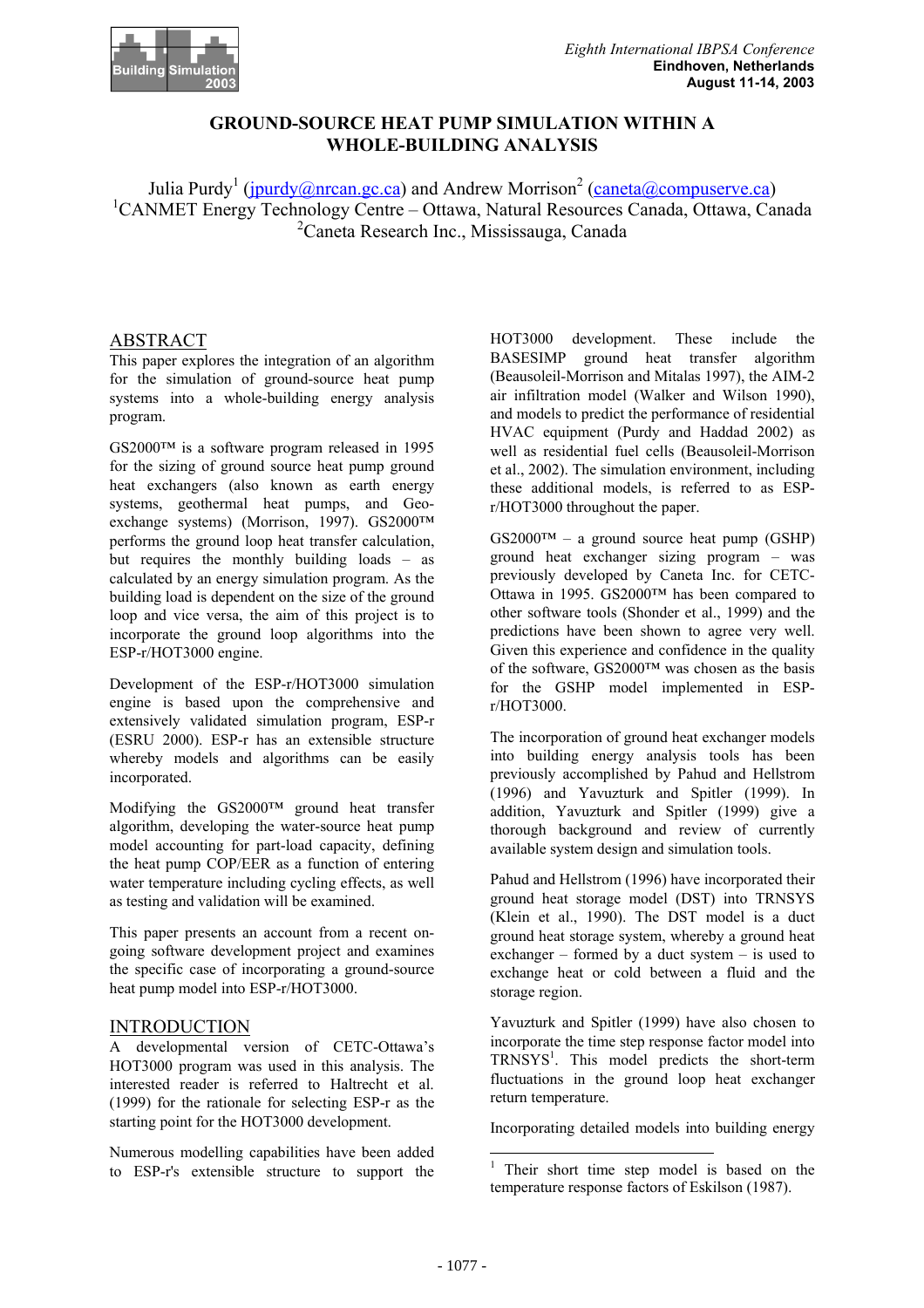analysis tools allows the user to exploit the strengths of different simulation tools. For example, while GS2000™ performs a detailed calculation of the heat transfer through the ground heat exchanger, it requires the input of the monthly building loads. Coupling the GS2000™ algorithm with the detailed building load calculation offered by ESPr/HOT3000 enhances the available modelling capabilities. In a similar way, Yavuzturk and Spitler's time step response factor takes advantage of the daily load profile calculated in TRNSYS.

## **Component Models in ESP-r/HOT3000**

There are two methods by which component models can be incorporated into the ESPr/HOT3000 structure. These include the explicit plant method or the implicit method. The latter was selected for this implementation.

ESP-r/HOT3000's explicit plant modelling domain is based upon a component-level approach whereby users assemble components into a coherent HVAC system using the ESP-r/HOT3000 plant facility. Nodes are used to represent each of the components, and users must define each component, the arrangement of the components, and how the components are controlled.

ESP-r/HOT3000 performs an energy and mass balance on each node. The equations for the energy and mass balances for all nodes are then solved to determine the mass flow rate and temperature field. One advantage of this method is the flexibility in defining how the components are connected to form a total system. It is, however, a more time consuming method of model development.

For the implicit method, independent component models are developed and then incorporated into the ESP-r/HOT3000 data structure. The ESPr/HOT3000 plant facility is not employed. One disadvantage is that simulation algorithms added in this manner cannot be connected to form a complete system, as is the case for explicit systems.

A stand-alone model for the calculation of the temperature of heat transfer fluid coming out of a ground heat exchanger, i.e., the heat pump's entering water temperature (EWT), was created based on the  $GS2000^{\text{TM}}$  algorithms. This model was modified to allow its incorporation into the ESPr/HOT3000 source code. Information is transferred between the standard ESP-r/HOT3000 subroutines and the ground heat transfer subroutines.

### **GS2000™ Model**

 $GS2000<sup>TM</sup>$  is based on the one-dimensional line source heat transfer equation, which neglects end effects of the heat exchanger pipes. The algorithm assumes a cylinder of soil acting between the pipe – grout in the case of vertical heat exchangers – and the far field radius of the affected ground. This far field radius is the distance at which the ground temperature can be approximated as being undisturbed by the heat exchanger pipes. The thermal resistance of the heat exchanger pipe and grout are accounted for in the algorithm, but thermal capacitance is ignored.

The amount of heat extracted or rejected by the heat exchanger is constant for each time step and is modelled as a constant pulse continuing for the duration of the simulation. An equal but opposite pulse is subtracted at the end of each time step to cancel the pulse for the remainder of the simulation.

The line source analysis is performed on a single pipe and the results are superimposed for a multipipe heat exchanger configuration.

The impact of soil freezing – horizontal models only – by heat extraction from the heat exchanger pipes is determined by checking the outside pipe temperature to determine if it is below the freezing point. If so, an estimation of the diameter of the frozen ground ring around the pipe is determined by assuming the outer edge of the ice ring is at 0°C.

Although GS2000™ does not explicitly calculate the latent energy associated with the freezing soil, its impact on the fluid temperature is accounted for. GS2000™ assumes that the outside temperature of the ice ring is a constant  $0^{\circ}$ C, as it expands and contracts throughout the heating season. This results in fluid temperatures remaining slightly below freezing – approximating what is observed in actual installations.

The GS2000™ algorithm was modified to allow for the water-source heat pump and ground-source heat exchanger modelling capability in ESP-r/HOT3000. This involved converting the subroutines from calculating the size of the heat exchanger to calculating the entering water temperature (EWT) (the new subroutines will assume that the heat exchanger is sized correctly by the user); converting the monthly load calculation to an appropriate time step; and testing and validating the modified algorithms.

The following sections detail the development of ground-source heat pump modelling capability for ESP-r/HOT3000. Included is a description of the GS2000™ model algorithm, its implementation into the ESP-r/HOT3000 core as well as the validation of the algorithm and its implementation.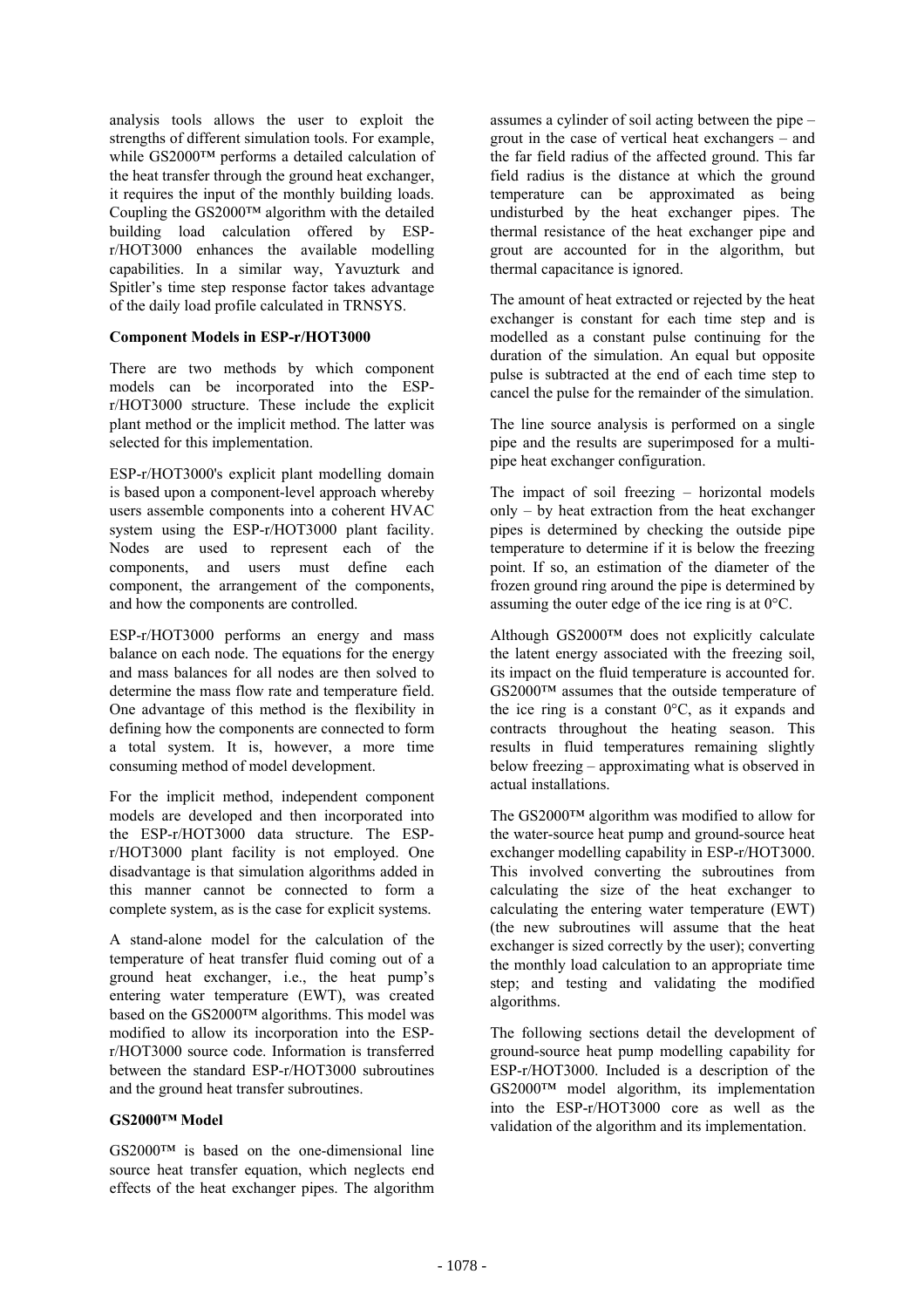## GSHP MODEL ALGORITHM DEVELOPMENT

As mentioned in the previously, the GSHP model implemented into the ESP-r/HOT3000 engine is based on the GS2000™ algorithms.

The model consists of two loops: the ground loop and the heat pump loop. The ground loop model is used to calculate the entering water temperature (EWT) – the temperature of the water entering the heat pump. The performance of the heat pump loop is a function of the heat pump capacity and the entering water temperature.

## **Ground Loop**

Four ground loop configurations were implemented into ESP-r/HOT3000: vertical single bore hole; horizontal 4-pipe, 2x2 arrangement; horizontal 2 pipe, side-by-side arrangement; and horizontal slinky arrangement.<br>
The following correlation is based on the GSHP

For input simplicity, the original GS2000™ algorithms performed the ground heat transfer calculations on a monthly basis. For the ESPr/HOT3000 model, this was reduced to a daily calculation – independent of the simulation timestep – as this is the minimum timestep for which the algorithms are applicable (Hart and Couvillion, 1986).

The required inputs for the ground heat transfer calculation are: the ground loop configuration, the daily load on the ground loop, the ground properties, the piping properties and configuration, and the ground temperatures. The daily load on the ground  $loop<sup>2</sup>$  is calculated within the ESPr/HOT3000 building simulation whereas the other inputs are specified in the GSHP input file.

Within this ground-loop calculation, there are two time loops – the so-called i-loop and the j-loop. The i-loop is the simulation timestep, counting the day of the simulation. The j-loop is contained within the i-loop and is designed to take into account the effects of previous heat pump cycles (the thermal history) on the ground. Since it is the time since a thermal event occurred that determines its influence, the routines in the j-loop are performed recursively for each day starting at the beginning of the simulation to the current day each timestep, i.e., for the simulation of day 4, the j-loop will cycle through days 1, 2, 3, and 4.

l

## **Heat Pump**

The capacity and coefficient of performance (COP) of an air-source heat pump is dependent on the external conditions and the condenser airflow rate. Conversely, the performance of the water-source heat pump is based on the entering water temperature (EWT). Therefore, modifications to the air-source heat pump model currently available in ESP-r/HOT3000 were required to simulate a GSHP. New functions were created to calculate the operating capacity and COP based on the correlations for EWT derived from Caneta (1994).

A GSHP system requires a pump to circulate the heat transfer fluid through the ground and into the heat pump unit. The pump power (*P*) is calculated based on the heat pump capacity  $(H_C)$  and the ground loop configuration.

rating equation for estimating pump power in CSA C446-94 (1994). The original equation was expanded to replace flow rate with heat pump capacity  $(H_C)$  and a more accurate representation of the pipe pressure drop.

$$
P = 0.16 \cdot H_C \cdot 4.22 \cdot (\Delta P + R_P + \frac{L_T}{H_C} \cdot C_P + F_R + F_C)
$$

- $L_T$  is the total circuit pipe length (m).
- The circuit pressure drop  $(C_P)$  is based on the heat exchanger configuration:
	- for 2-pipe horizontal, 4-pipe horizontal, and vertical single bore hole systems,  $C_P = 0.1855$ kPa/m, and
	- for horizontal slinky systems,  $C_P = 0.2041$ kPa/m.
- The heat pump pressure drop (∆*P*), run out pressure drop  $(R_P)$ , run out fitting pressure drop  $(F_R)$ , and circuit fitting pressure drop  $(F_C)$  are dependent on heat pump capacity  $(H_C)$  as defined in Table 1.

| $H_C$<br>(tons)               | $\Lambda P$<br>(kPa) | $R_P$<br>(kPa) | $F_C$<br>(kPa) | $F_R$<br>(kPa) |
|-------------------------------|----------------------|----------------|----------------|----------------|
| $\mathfrak{D}_{\mathfrak{p}}$ | 26.7                 | 3.4            | 0.33           | 0.48           |
| 2.5                           | 17.2                 | 4.8            | 0.33           | 0.71           |
| $\mathbf{3}$                  | 28.4                 | 6.6            | 0.33           | 1.02           |
| 4                             | 34.0                 | 11             | 0.33           | 1.83           |

|  |  |  | Table 1: Summary of Piping and Fitting Losses. |  |
|--|--|--|------------------------------------------------|--|
|--|--|--|------------------------------------------------|--|

In heating mode, the heat pump coefficient of performance, COP, is a function of the steady state COP (*COPSS*) and the EWT, as defined for closedloop systems by the following the correlation is:

```
COP = COP_{SS} \cdot \left( a_{COP} + b_{COP} \cdot EWT + c_{COP} \cdot EWT^2 \right)where,
```
 $2^2$  Since a heating load in the house will result in an energy draw from the ground, it will be represented as a negative load on the ground and a cooling load in the house will be represented as a positive load on the ground.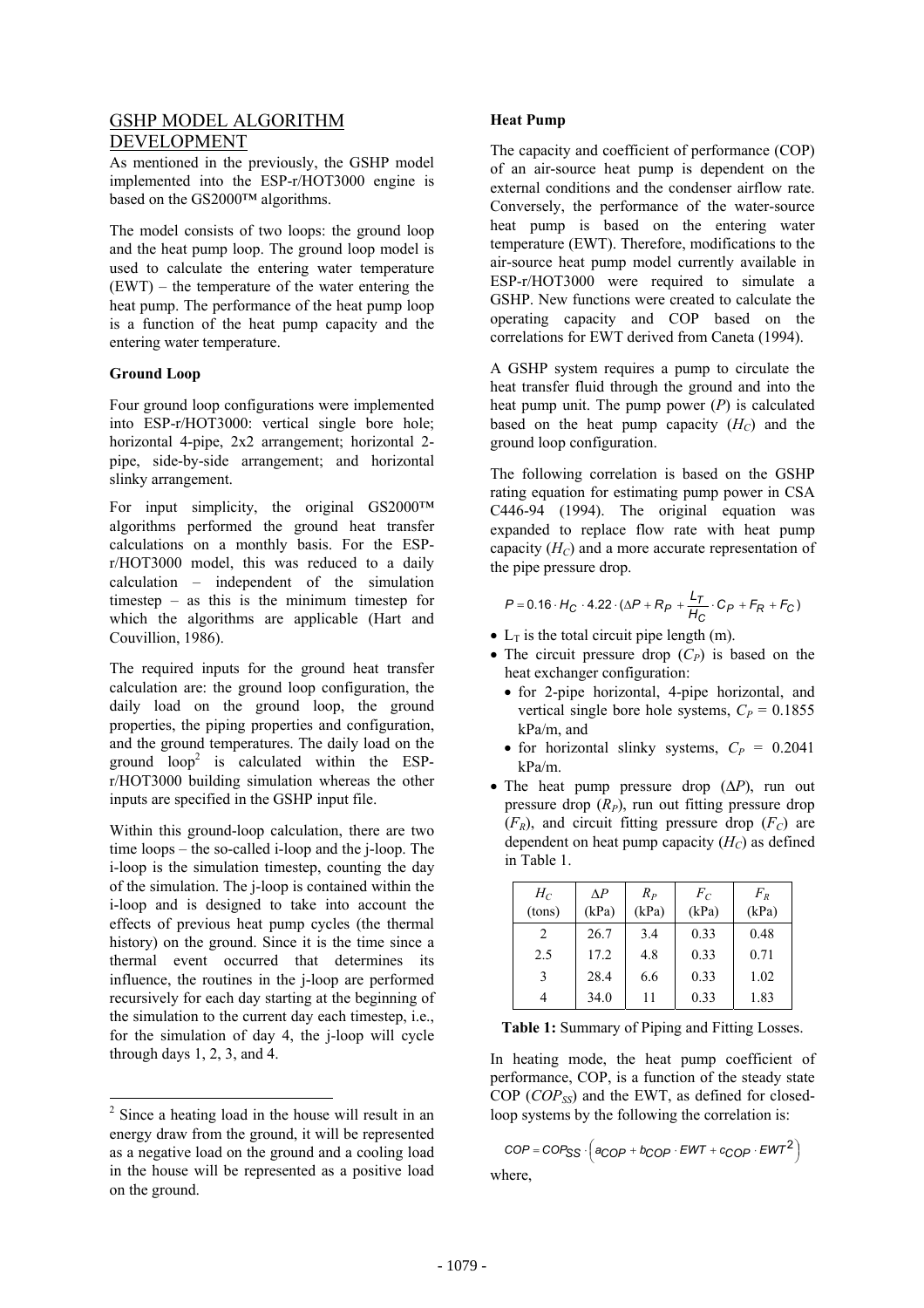$a_{\text{COP}} = 1.00098$  $b_{COP} = 0.01756$  $c_{COP} = -0.00011$ 

The cooling efficiency measurement for heat pumps is the Energy Efficiency Rating, EER. For cooling mode, a similar correlation is defined as:

 $EER = EER_{SS} \cdot \left(a_{EER} + b_{EER} \cdot EWT + c_{EER} \cdot EWT^2\right)$ 

where,  $a_{EER} = 1.06396$  $b_{EER} = -0.00607$ 

 $c_{EER}$  = -4.4498 x 10<sup>-5</sup>

The values given for the COP and EER are defined for closed-loop systems and are hard-coded.

## GSHP SIMULATION IN ESP-r/HOT3000 **Input Parameters**

For the simulation of a GSHP system in ESPr/HOT3000, the following modifications are required to the user input files:

## *i. Create GSHP Input File*

This file contains all the input parameters required to simulate the ground loop, as defined in Table 2. The user specifies which ground loop configuration is being modelled.

## *ii. Modify Main Configuration File*

This file will include a flag for the GSHP input file.

## *iii. Modify HVAC Definition File*

The GSHP model incorporated into ESPr/HOT3000 (Caneta 2001a) is very similar to the existing ASHP model. The differences between the modelling of a ground-source or water-source heat pump and an air-source heat pump can be summarized as follows:

- calculation of the capacity and coefficient of for simulation in ESP-r/HOT3000. performance; **Output of Results**  • accounting for the cyclic performance; and
- 
- 

For the simulation of GSHP systems in ESPr/HOT3000, it was determined that the ideal startup period is 10 days. This start-up period is required to precondition the ground conditions. The user may specify any length of start-up period, with a minimum of 10 days, for an annual simulation.

The user-specified building start-up period is taken as the GSHP pre-simulation period; therefore, the building energy analysis tool is run throughout the ground preconditioning.

|                                | <b>Global Parameters</b>                |  |  |  |  |
|--------------------------------|-----------------------------------------|--|--|--|--|
| ID, OD                         | Pipe inside and outside diameter, cm    |  |  |  |  |
| $K_{\text{pipe}}$              | Pipe thermal conductivity, W/m K        |  |  |  |  |
| L                              | Length of pipe, m                       |  |  |  |  |
| Density                        | Density of fluid, kg/m3                 |  |  |  |  |
| Cp                             | Heat capacity of fluid, J/kg K          |  |  |  |  |
| Flow                           | Heat exchanger flow rate, L/s           |  |  |  |  |
| T <sub>mean</sub>              | Earth mean temperature, °C              |  |  |  |  |
| $A_{temp}$                     | Surface temperature amplitude, °C       |  |  |  |  |
| $DAY_0$                        | Time of minimum surface temperature     |  |  |  |  |
| System Specific Variables      |                                         |  |  |  |  |
| $K_{\rm s}$                    | Soil conductivity in summer, W/mK       |  |  |  |  |
| $K_{w}$                        | Soil conductivity in winter, W/mK       |  |  |  |  |
| $D_s$                          | Soil diffusivity in summer, W/mK        |  |  |  |  |
| $D_{w}$                        | Soil diffusivity in winter, W/mK        |  |  |  |  |
| Horizontal 4-pipe 2x2          |                                         |  |  |  |  |
| PD(1)                          | Depth of heat exchanger pipe 1, m       |  |  |  |  |
| PD(2)                          | Depth of heat exchanger pipe 2, m       |  |  |  |  |
| <b>SD</b>                      | Spacing between pipes, m                |  |  |  |  |
| Horizontal 2-pipe side-by-side |                                         |  |  |  |  |
| <b>SD</b>                      | Spacing between pipes, m                |  |  |  |  |
| <b>BD</b>                      | Depth below surface, m                  |  |  |  |  |
| Horizontal Slinky              |                                         |  |  |  |  |
| <b>BD</b>                      | Depth of heat exchanger pipe, m         |  |  |  |  |
| Spiral                         | Diameter of slinky spirals, m           |  |  |  |  |
| <b>NumP</b>                    | Number of pipes per trench              |  |  |  |  |
| Vertical Single Bore Hole      |                                         |  |  |  |  |
| $U_{\text{tube}}$              | Number of U-bends per bore hole         |  |  |  |  |
| $N_{\rm soil}$                 | Number of layers of different soil      |  |  |  |  |
| Depth                          | Depth of bore hole                      |  |  |  |  |
| SP                             | Space between pipes, cm                 |  |  |  |  |
| $D_{top}$                      | Distance below surface of top U-tube, m |  |  |  |  |
| $D_{\text{bore}}$              | Diameter of bore holes, cm              |  |  |  |  |
| $K_{\text{growth}}$            | Grout conductivity                      |  |  |  |  |

**Table 2:** GSHP model input parameters required

• calculation of the pump performance. The standard output reporting facilities were updated to incorporate the GSHP components. **Start-up Period** 

## INCORPORATION OF THE GSHP MODEL INTO ESP-r/ HOT3000

The previous sections detail the new algorithm developed to model ground source heat pump systems. To incorporate this algorithm into the ESP-r/HOT3000 structure required the modification of the previously developed GSHP subroutines as well as the modification of some existing ESPr/HOT3000 subroutines and the creation of new subroutines.

The required modifications to the GSHP subroutines included: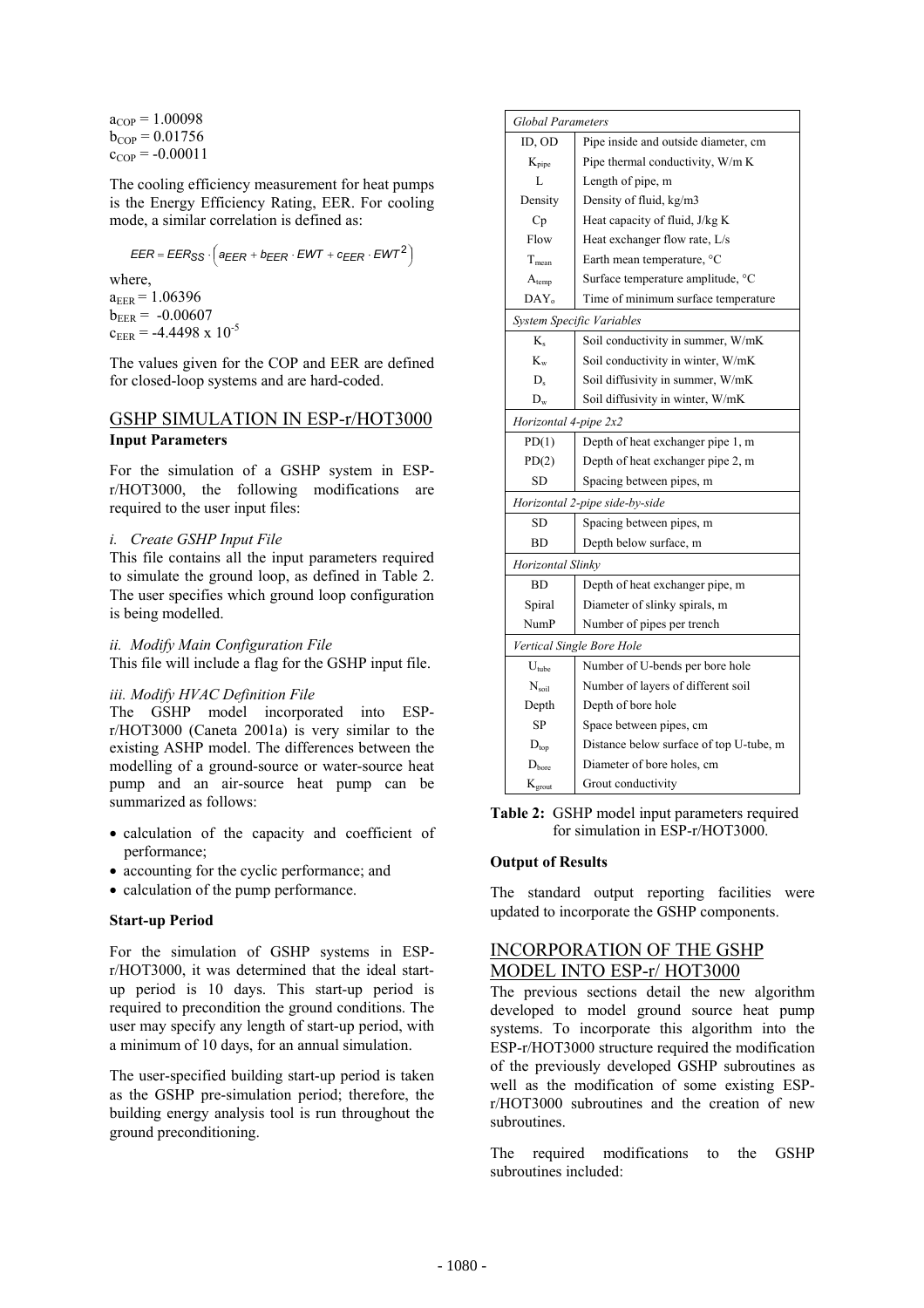- using standard ESP-r/HOT3000 *read* statements for all variables located in input files;
- creating modules to contain the *global* variables used in several subroutines - to avoid lengthy subroutine call statements; and
- reading in the zone heating and cooling loads from the ESP-r/HOT3000 building simulation.

The following section details the modifications made to existing ESP-r/HOT3000 subroutines while the subsequent section describes the new subroutines created for the GSHP modelling.

### **Modifications to Existing Subroutines**

Many existing subroutines required modifications to incorporate the independent component models into the ESP-r/HOT3000 data structure.

*MZINPT:* If a GSHP system is being modelled, then call to the GSHPINPUT subroutine (Figure 1).

*MZNUMA:* If a GSHP system is being modelled, call to the GSHPSIM subroutine once every day, after zone and hourly calculations (Figure 2).

*HVACINPUT:* If the HVAC system being modelled is a GSHP system then call to ASHP\_INPUT. The heat pump input file for GSHP systems is identical to that for ASHP systems, except for the systemspecific variable for HVAC type.

*START\_HVAC\_SIM:* If a GSHP system is being modelled, then call to HVACSIM. This step was required because the GSHP model requires that the HVAC loads be calculated during the start-up period, and this is not done for standard HVAC simulations.

*HVACSIM:* If a GSHP system is being modelled, call to GSHP load to sum the daily heating and cooling loads.

HVACSIM calls GSHP HEAT COEFF - to calculate the part load coefficients in heating mode - and GSHP\_COOL\_COEFF for cooling mode.

**Note:** the remainder of the HVACSIM calculations remains unchanged. For a full description of the HVACSIM subroutine, please see Purdy and Haddad (2002).

In addition to the above listed subroutines, several subroutines required modification to recognize the GSHP flag. This flag is defined in the main simulation configuration file to indicate that a GSHP simulation is being run.

### **Creation of New Subroutines**

### *Data Collection*

*GSHPINPUT:* This subroutine controls the reading

of the required input data for the GSHP system from the data file.

*GLOBAL READ:* Reads the general input applicable to all systems. Depending on which system is being modelled; the model-specific inputreading subroutine is then called, i.e., one of: V1\_READ, HS\_READ, H4\_READ, or SL\_READ.

The data read in from the GSHP data file is saved into modules for use throughout the simulation.



**Figure 1:** Flowchart of the main data file reader for GSHP input variables.



**Figure 2:** Flowchart of the main simulation procedure for GSHP EWT calculation.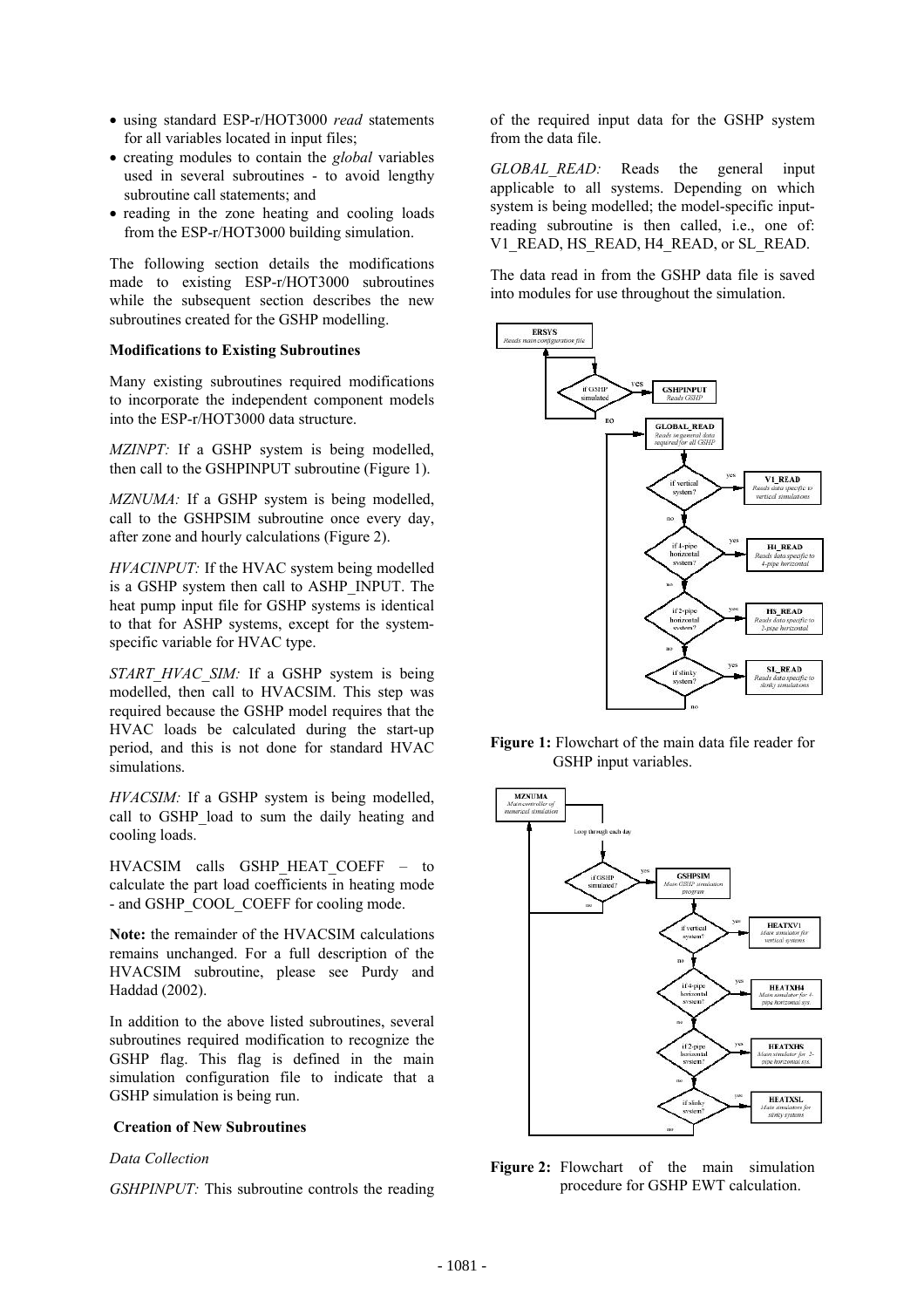## *EWT Calculation*

*GSHPSIM:* The main ground loop simulation subroutine is called once per simulation day from MZNUMA (the main numerical simulator). Depending on the GSHP system being modelled, GSHPSIM calls one of: HEATXVI, HEATXH4, HEATXHS, or HEATXSL, as shown in Figure 2.

These GSHP system-specific subroutines calculate the entering water temperature (EWT) in the heat pump for the simulation day.

## *Heat Pump Performance Calculation*

In addition to the ground loop, the performance of the equipment associated with the heat pump must be calculated, including the coefficient of performance (COP) and the capacity – which are calculated based on heating or cooling operation.

The flowcharts for the heat pump code incorporation into the main ESP-r/HOT3000 core are very similar to those presented in Purdy and Haddad (2002).

## VALIDATION

Software users expect that the simulation tool will return appropriate results and that model algorithms have undergone validation testing. It is therefore critical that any new developments be adequately verified.

The following sections examine two separate validation processes. The first was designed to validate the GSHP model and the second was designed to validate its incorporation into the ESPr/HOT3000 core.

## **Algorithm Validation**

The validation performed on the algorithms include comparisons with the existing GS2000™ program from which the algorithms were derived and comparisons with monitored data for the vertical and slinky models to ensure input variations change the predicted EWT as expected. This validation process is outlined in Caneta (2001c).

The GSHP algorithm was validated as a stand-alone program – before its incorporation into ESP-r/ HOT3000. This stand-alone program was designed to allow for daily or monthly time-steps. The monthly stand-alone algorithm was compared against GS2000™ whereas the daily algorithm implemented into ESP-r/HOT3000 was compared against the monitored data.

In GS2000™, the calculation period begins in October, due to a relatively neutral ground temperature at this time of year. This eliminates the need for a pre-conditioning start-up period.

In contrast, the GSHP model incorporated into ESP-r/HOT3000 was designed to begin its calculation period in January, thus necessitating a pre-conditioning period. For the monthly algorithm, this pre-conditioning period was set to three months, October to December.

## *Comparison with GS2000™ Results*

To ensure consistency with the current GS2000™ predictions, the monthly algorithms are compared with the existing GS2000™ program. Three tests were performed for each heat exchanger configuration.

Once the inputs are determined for each test case, they are entered into GS2000™. The only additional variables required for GS2000™ were the lower and upper EWT limits. For the vertical single bore hole calculation, the lower and upper EWT limits were set to 1°C and 23°C respectively; whereas for the horizontal 4-pipe configuration, they were set to  $-5^{\circ}$ C and  $23^{\circ}$ C respectively.

 $GS2000<sup>TM</sup>$  calculates the heating and cooling pipe lengths and monthly temperature profile. For each test, the longest pipe length and associated temperature profile were recorded. This pipe length was then input into the modified algorithm. The result of one of these analyses – for a horizontal 4 pipe system – is shown in Figure 3.



**Figure 3:** EWT for Monthly Stand-alone Algorithm and GS2000™, Horizontal 4 pipe System.

The monthly EWT profile matches the GS2000™ profile for similar inputs except during the final 3 months of the year (October to December) where the GS2000™ results are slightly higher. In addition, the monthly algorithm reports a smoother transition between December and January. This discrepancy is a result of the lack of preconditioning of the ground temperatures before October in GS2000™.

For details on the test inputs and results for the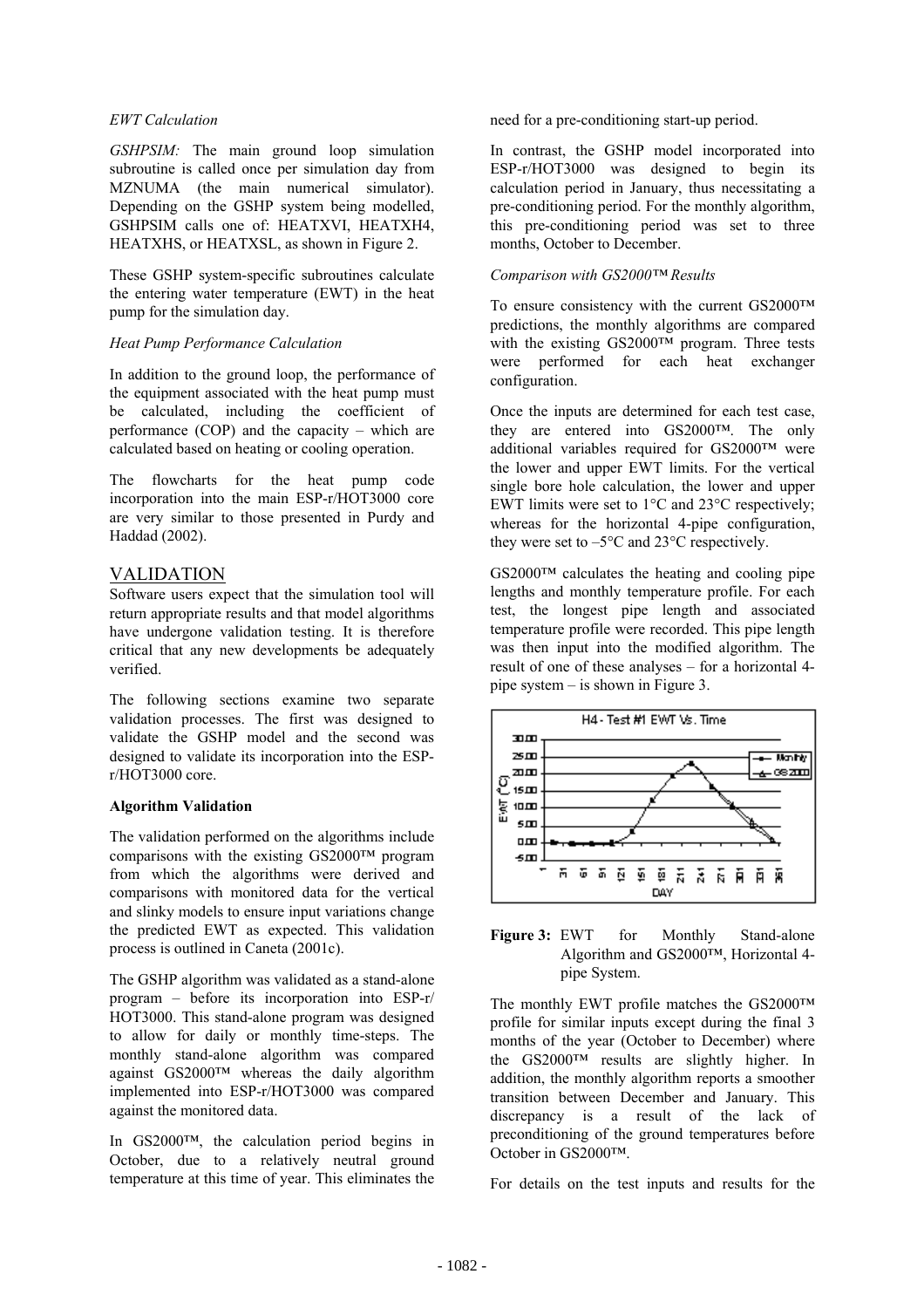GS2000™ comparison, see Caneta (2001c).

#### *Comparison with Monitored Data*

The four GS2000™ algorithms were modified to include a daily time step analysis. In order to validate the daily analysis, two of the four algorithms, the vertical single bore hole and the slinky, have been compared to monitored data obtained in the *Enhanced Residential Heat Pumps Wisconsin Case Study* (CDH Energy Corporation 1997). Since site data for the 2-pipe and 4-pipe horizontal systems are not available, their validation will rely solely on a series of parametric tests as will be discussed in the following section.

### *i. Horizontal Slinky GSHP Analysis*

As seen in Figure 4, the slinky model provides a good prediction of the heat pump EWT when compared to the monitored data. The minor differences will have a very small impact on the predicted energy consumption of the GSHP.



**Figure 4:** EWT for Daily Stand-alone Algorithm and Monitored Data, Slinky System.



**Figure 5:** EWT for Daily Stand-alone Algorithm

# *ii. Vertical Single Borehole GSHP Analysis* It can be seen that for the slinky loop, Figure 6, the

Gaps in the monitored data, Figure 5, occur when the heat pump is not operating and fluid is not being circulated through the ground heat exchanger. During these periods, ground loads are set to zero in the input file for the daily algorithm since the heat pump is not rejecting or extracting heat to/from the ground. The predicted entering water temperatures are not plotted for these periods.

These un-plotted EWT regions are a result of 0 ground loads when the GSHP is inactive. Because these periods occur when the GSHP is not operating or operating for short periods, they will have little impact on energy predictions.

#### **Implementation Validation**

Three rounds of testing were performed on the incorporation of the GSHP model into ESPr/HOT3000.

The first rounds included reading in the heating and cooling loads used by Caneta to validate the EWT calculation and implementation. Figures 6 and 7 show the correlation between the values calculated from the ESP-r/HOT3000 implementation and the values from the daily algorithm (as presented in the previous section) for two systems – a vertical ground loop and a slinky.



**Figure 6:** EWT for Daily Stand-alone Algorithm and ESP-r/HOT3000, Slinky System.



EWT for Daily Stand-alone Algorithm<br>and Monitored Data, Vertical System.<br>**Figure 7:** EWT for Daily Stand-alone Algorithm and ESP-r/HOT3000, Vertical System.

results are in good agreement until mid-summer when they start to diverge slightly, whereas, for the vertical loop, Figure 7, the correlation is very good.

The second round of testing included running a set of simulations with the loads applied to an adiabatic zone via infiltration. System-specific weather files were created to simulate the required heating and